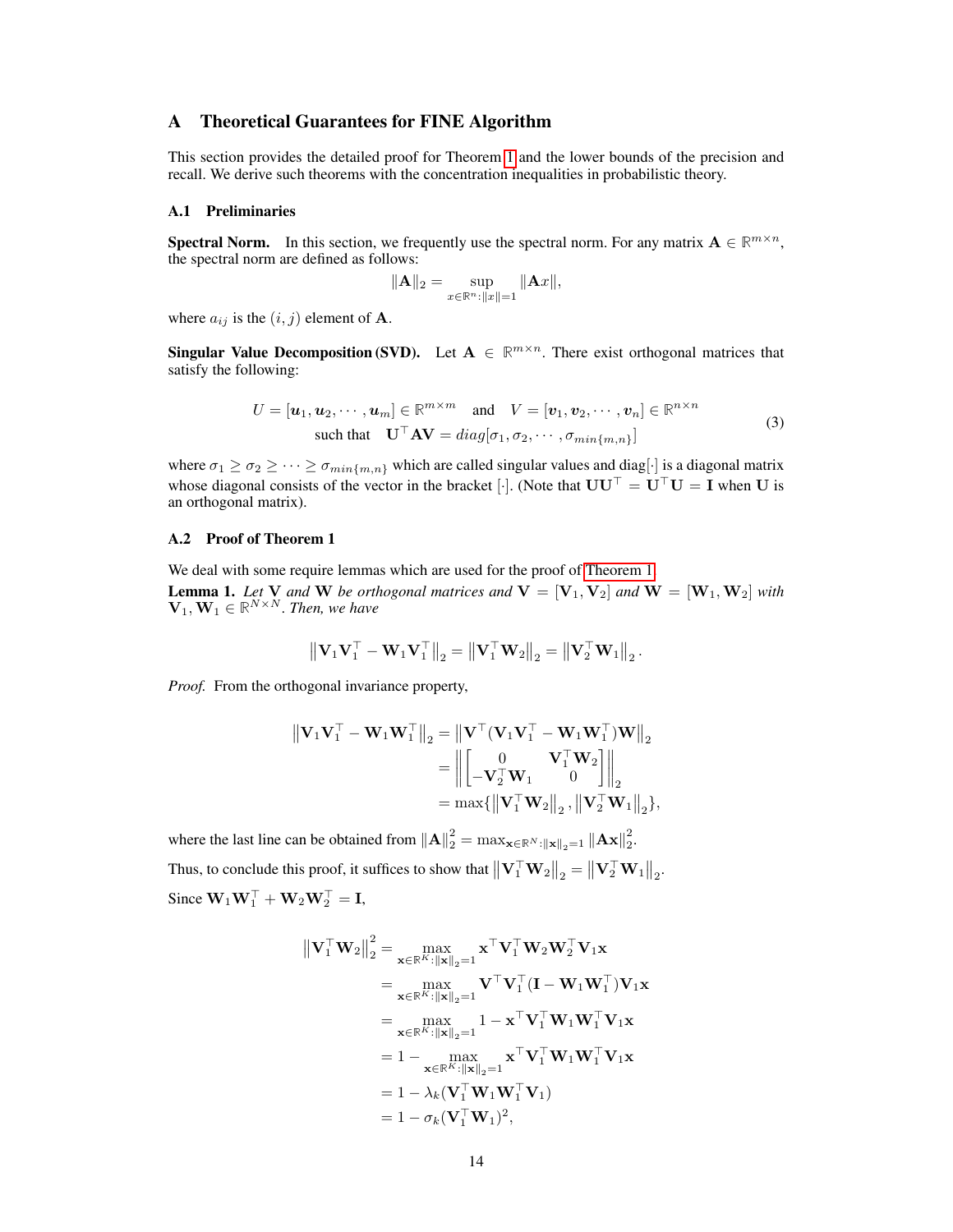where  $\sigma_k(\mathbf{V}_1^{\top}\mathbf{W}_1)$  is the k-th singular value of  $\mathbf{V}_1^{\top}\mathbf{W}_1$ . Analogously, we can show that

$$
\left\|\mathbf{W}_1^\top \mathbf{V}_2\right\|_2^2 = 1 - \sigma_k(\mathbf{V}_1^\top \mathbf{W}_1)^2.
$$

Thus, we have

$$
\left\|\mathbf{V}_1\mathbf{V}_1^\top-\mathbf{W}_1\mathbf{W}_1^\top\right\|_2 = \left\|\mathbf{V}_1^\top\mathbf{W}_2\right\|_2 = \left\|\mathbf{V}_2^\top\mathbf{W}_1\right\|_2 = \sqrt{1-\sigma_k(\mathbf{V}_1^\top\mathbf{W}_1)^2}.
$$

**Lemma 2.** *(Weyl's Theorem) For any real matrices*  $\mathbf{A}, \mathbf{B} \in \mathbb{R}^{m \times n}$ *,* 

$$
\sigma_i(\mathbf{A} + \mathbf{B}) \leq \sigma_i(\mathbf{A}) + \sigma_1(\mathbf{B}).
$$

*Proof.* From the definition of the SVD, for any given matrix  $X \in \mathbb{R}^{m \times n}$ .

$$
\sigma_i(\mathbf{X}) = \sup_{\mathbf{V}:dim(\mathbf{V})=i} \inf_{\mathbf{v} \in \mathbf{V}: \|\mathbf{v}\|_2 = 1} \left\| \mathbf{v}^\top (\mathbf{A} + \mathbf{B}) \right\|_2
$$
  
\n
$$
\leq \sup_{\mathbf{V}:dim(\mathbf{V})=i} \inf_{\mathbf{v} \in \mathbf{V}: \|\mathbf{v}\|_2 = 1} \left\| \mathbf{v}^\top \mathbf{A} \right\|_2 + \left\| \mathbf{v}^\top \mathbf{B} \right\|_2
$$
  
\n
$$
\leq \sup_{\mathbf{V}:dim(\mathbf{V})=i} \inf_{\mathbf{v} \in \mathbf{V}: \|\mathbf{v}\|_2 = 1} \left\| \mathbf{v}^\top \mathbf{A} \right\|_2 + \left\| \mathbf{B} \right\|_2
$$
  
\n
$$
\leq \sigma_i(\mathbf{A}) + \sigma_1(\mathbf{B}).
$$

**Lemma 3.** *(David-Kahan sin Theorem) For given symmetric matrices*  $A, B \in \mathbb{R}^{n \times n}$ *, let*  $A =$  $U\Lambda U^{\top}$  and  $\mathbf{A} + \mathbf{B} = \bar{\mathbf{U}} \bar{\mathbf{\Lambda}} \bar{\mathbf{U}}^{\top}$  *be eigenvalue decomposition of*  $\mathbf{A}$  *and*  $\mathbf{A} + \mathbf{B}$ *. Then,* 

$$
\left\| \mathbf{U}_{1:k}(\mathbf{U}_{1:k})^\top - \bar{\mathbf{U}}_{1:k}(\bar{\mathbf{U}}_{1:k})^\top \right\|_2 \leq \frac{\left\| \mathbf{B} \right\|_2}{\lambda_k(\mathbf{A}) - \lambda_{k+1}(\mathbf{A}) - \left\| \mathbf{B} \right\|_2},
$$

where  $\mathbf{U}_{1:k}$  and  $\bar{\mathbf{U}}_{1:k}$  denote the first k columns of  $\mathbf{U}$  and  $\bar{\mathbf{U}}$ , respectively.

*Proof.* Assume that  $A$  and  $A + B$  have non-negative eigenvalues. If not, there exists a large enough constant c to make  $\tilde{A} + cI$  so that  $\tilde{A}$  and  $\tilde{A} + B$  become positive semi-definite matrices. Note that A (resp. A + B) and  $\tilde{A}$  (resp.  $\tilde{A}$  + B) share the same eigenvectors and eigenvalue gaps  $\lambda_i(A)$  –  $\lambda_{i+1}(\mathbf{A}).$ 

From the *Lemma* 2, we have

$$
\lambda_i(\mathbf{A}) - \|\mathbf{B}\|_2 \leq \lambda_i(\mathbf{A} + \mathbf{B}) \leq \lambda_i(\mathbf{A}) + \|\mathbf{B}\|_2.
$$
 (4)

Thus,

$$
(\lambda_{k+1}(\mathbf{A}) + ||\mathbf{B}||_2)||(\bar{\mathbf{U}}_{k+1:n})^{\top}\mathbf{U}_{k+1:n}||_2 \ge ||(\bar{\mathbf{U}}_{k+1:n})^{\top}(\mathbf{A} + \mathbf{B})\mathbf{U}_{1:k}||_2
$$
\n(5)

$$
\geq ||(\bar{\mathbf{U}}_{k+1:n})^{\top} \mathbf{A} \mathbf{U}_{1:k}||_2 - ||\mathbf{B}||_2 \tag{6}
$$

 $\Box$ 

 $\Box$ 

$$
\geq \lambda_k(\mathbf{A}) ||(\bar{\mathbf{U}}_{k+1:n})^{\top} \mathbf{U}_{1:k}||_2 - \|\mathbf{B}\|_2 \tag{7}
$$

From (7), we have

$$
||\mathbf{U}_{1:k}(\mathbf{U}_{1:k})^{\top} - \bar{\mathbf{U}}_{1:k}(\bar{\mathbf{U}}_{1:k})^{\top}||_2 \leq \frac{||\mathbf{B}||_2}{\lambda_k(\mathbf{A}) - \lambda_{k+1}(\mathbf{A}) - ||\mathbf{B}||_2}.
$$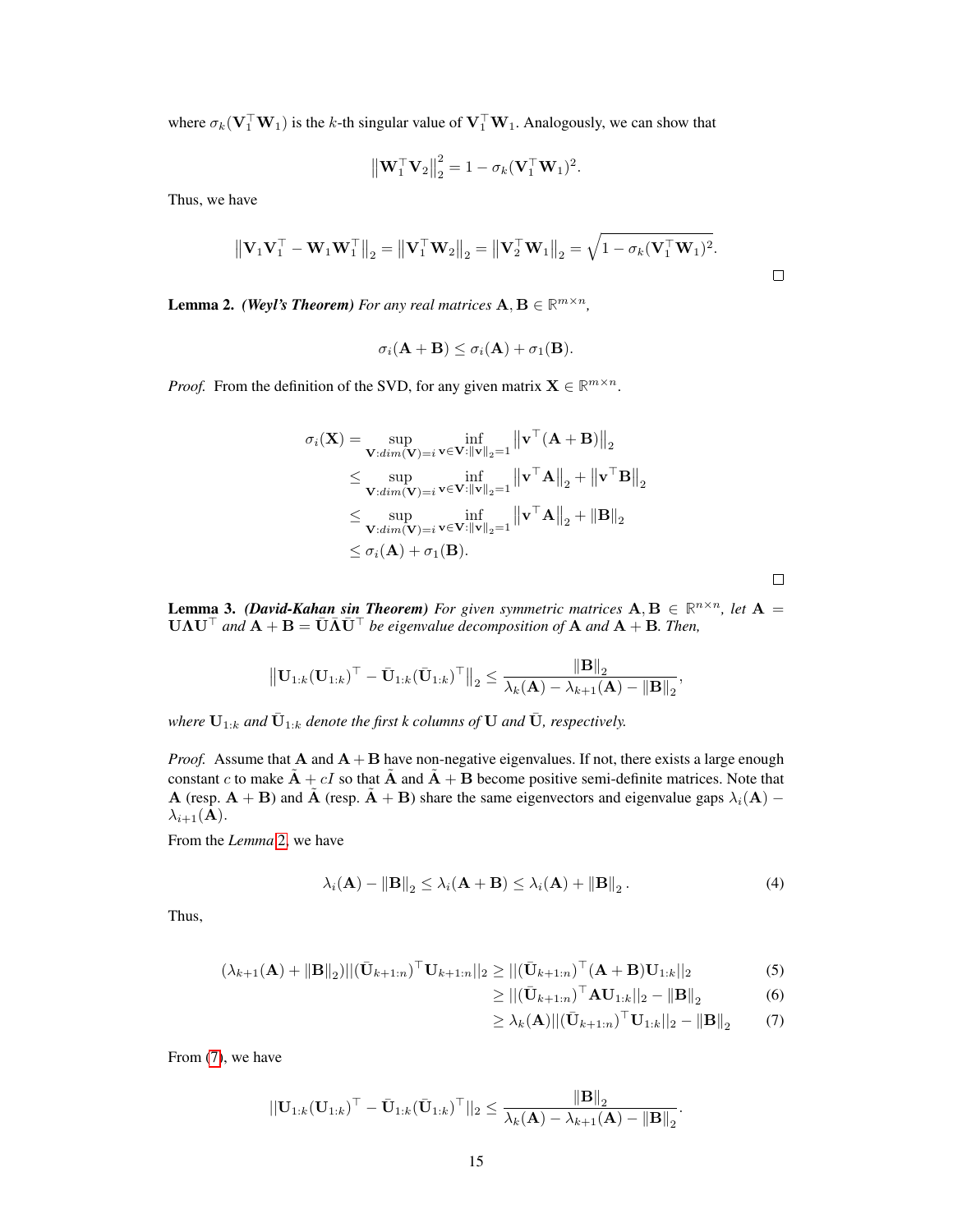*Proof of (5)*: Since the columns of  $\overline{U}_{k+1:n}$  are singular vectors of  $A + B$ ,

$$
(\bar{\mathbf{U}}_{k+1:n})^{\top} (\mathbf{A} + \mathbf{B}) \mathbf{U}_{1:k} = \bar{\mathbf{\Lambda}}_{k+1:n} (\bar{\mathbf{U}}_{k+1:n})^{\top} \mathbf{U}_{1:k}.
$$

Therefore,

$$
\left\| \left( \bar{\mathbf{U}}_{k+1:n} \right)^\top (\mathbf{A} + \mathbf{B}) \mathbf{U}_{1:k} \right\|_2 \leq \left\| \bar{\mathbf{\Lambda}}_{k+1:n} \right\|_2 \left\| \left( \bar{\mathbf{U}}_{k+1:n} \right)^\top \mathbf{U}_{1:k} \right\|_2 = \lambda_{k+1} (\mathbf{A} + \mathbf{B}) \left\| \left( \bar{\mathbf{U}}_{k+1:n} \right)^\top \mathbf{U}_{1:k} \right\|_2
$$
  
From (4), we have  $\lambda_{k+1} (\mathbf{A} + \mathbf{B}) \leq \lambda_{k+1} (\mathbf{A}) + \|\mathbf{B}\|_2$ 

*Proof of (6)* : From the triangle inequality,

$$
\begin{aligned} \left\| (\bar{\mathbf{U}}_{k+1:n})^{\top} \mathbf{A} \mathbf{U}_{1:k} \right\|_2 &= \left\| (\bar{\mathbf{U}}_{k+1:n})^{\top} (\mathbf{A} + \mathbf{B}) \mathbf{U}_{1:k} + (-\bar{\mathbf{U}}_{k+1:n})^{\top} \mathbf{B} \mathbf{U}_{1:k} \right\|_2 \\ &\leq \left\| \bar{\mathbf{U}}_{k+1:n} \right)^{\top} (\mathbf{A} + \mathbf{B}) \mathbf{U}_{1:k} \right\|_2 + \left\| (-\bar{\mathbf{U}}_{k+1:n})^{\top} \mathbf{B} \mathbf{U}_{1:k} \right\|_2. \end{aligned}
$$

We have

$$
\left\| \left( -\bar{\mathbf{U}}_{k+1:n} \right)^{\top} \mathbf{B} \mathbf{U}_{1:k} \right\|_2 \le \left\| \left( -\bar{\mathbf{U}}_{k+1:n} \right)^{\top} \right\|_2 \left\| \mathbf{B} \right\|_2 \left\| \mathbf{U}_{1:k} \right\|_2 = \left\| \mathbf{B} \right\|_2.
$$

*Proof of (7)* : Since the columns of  $U_{1:k}$  are singular vectors of A,

$$
(\bar{\mathbf{U}}_{k+1:n})^{\top} \mathbf{A} \mathbf{U}_{1:k} = (\bar{\mathbf{U}}_{k+1:n})^{\top} \mathbf{U}_{1:k} \mathbf{\Lambda}_{1:k}
$$

Therefore,

$$
\left\| (\bar{\mathbf{U}}_{k+1:n})^{\top} \mathbf{A} \mathbf{U}_{1:k} \right\|_2 = \left\| (\bar{\mathbf{U}}_{k+1:n})^{\top} \mathbf{U}_{1:k} \mathbf{\Lambda}_{1:k} \right\|_2 \ge \left\| (\bar{\mathbf{U}}_{k+1:n})^{\top} \mathbf{U}_{1:k} \right\|_2 \lambda_k(\mathbf{A}).
$$

**Lemma 4.** Let  $M \in S^{d \times d}$  and let  $N_{\epsilon}$  be an  $\epsilon$ -net of  $\mathbb{S}^{d-1}$ . Then

$$
\left\|\mathbf{M}\right\|_2 \leq \frac{1}{1-2\epsilon}\max_{\bm{y} \in N_{\epsilon}}|\bm{y}^{\top}\mathbf{M}\bm{y}|
$$

*Proof.* Let  $M \in S^{d \times d}$  and let  $N_{\epsilon}$  be an  $\epsilon$ -net of  $\mathbb{S}^{d-1}$ . Furthermore, we define  $y \in N_{\epsilon}$  satisfy  $\left\|x-y\right\|_2 \leq \epsilon$ . Then,

$$
|\boldsymbol{x}^{\mathbf{M}}\boldsymbol{x} - \boldsymbol{y}^{\top}\mathbf{M}\boldsymbol{y}| = |\boldsymbol{x}^{\top}\mathbf{M}(\boldsymbol{x} - \boldsymbol{y}) + \boldsymbol{y}^{\top}\mathbf{M}(\boldsymbol{x} - \boldsymbol{y})|
$$
  
\$\leq |\boldsymbol{x}^{\top}\mathbf{M}(\boldsymbol{x} - \boldsymbol{y})| + |\boldsymbol{y}^{\top}\mathbf{M}(\boldsymbol{x} - \boldsymbol{y})|\$ (8)

Looking at  $|x^{\top}M(x-y)|$  we have

$$
|\boldsymbol{x}^{\top} \mathbf{M}(\boldsymbol{x} - \boldsymbol{y})| \leq ||\mathbf{M}(\boldsymbol{x} - \boldsymbol{y})||_2 ||\boldsymbol{x}||_2
$$
  
\n
$$
\leq ||\mathbf{M}||_2 ||\boldsymbol{x} - \boldsymbol{y}||_2 ||\boldsymbol{x}||_2
$$
  
\n
$$
\leq ||\mathbf{M}||_2 \epsilon
$$
\n(9)

Applying the same argument to  $y^\top \mathbf{M} (x-y)$  gives us  $|x^\mathbf{M} x - y^\top \mathbf{M} y| \leq 2\epsilon \left\| \mathbf{M} \right\|_2$ . To complete the proof, we see that  $\|\mathbf{M}\|_2 = \max_{\mathbf{x} \in \mathbb{S}^{d-1}} \mathbf{x}^\top \mathbf{M} \mathbf{x} \leq 2\epsilon \|\mathbf{M}\|_2 + \max_{\mathbf{y} \in N_{\epsilon}} \mathbf{y}^\top \mathbf{M} \mathbf{y}$ . Rearranging the equation gives  $\|\mathbf{M}\|_2 \leq \frac{1}{1-2\epsilon} \max_{\mathbf{y} \in N_{\epsilon}} \mathbf{y}^\top \mathbf{M} \mathbf{y}$  as desired.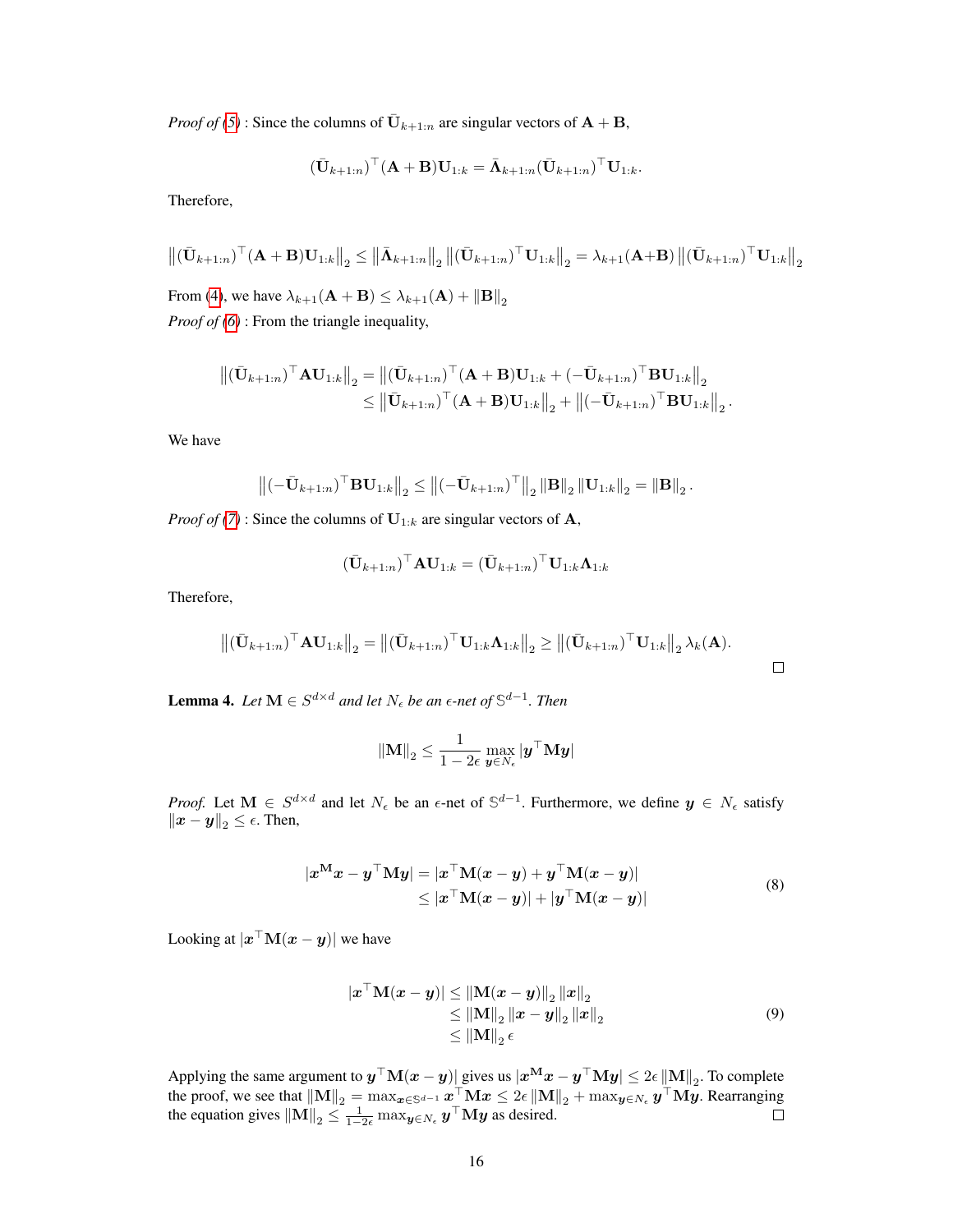<span id="page-3-0"></span>**Lemma 5.** Let  $x_1, \ldots, x_n$  be an i.i.d sequence of  $\sigma$  sub-gaussian random vectors such that  $\mathbb{V}[x_1]=\Sigma$  and let  $\hat{\Sigma}_n\coloneqq\frac{1}{N}\sum_{i=1}^n x_ix_i^\top$  be the empirical gram matrix. Then, there exists a univer*sal constant*  $C > 0$  *such that, for*  $\bar{\delta} \in (0,1)$ *, with probability at least*  $1 - \delta$ 

$$
\frac{\left\|\hat{\boldsymbol{\Sigma}}_n-\boldsymbol{\Sigma}\right\|_2}{\sigma^2}\leq C\max\{\sqrt{\frac{d+\log(2/\delta)}{n}},\frac{d+\log(2/\delta)}{n}\}
$$

*Proof.* Applying Lemma 4 on  $\hat{\Sigma}_n - \Sigma$  with  $\epsilon = 1/4$  we have

$$
\left\| \hat{\boldsymbol{\Sigma}}_n - \boldsymbol{\Sigma} \right\|_2 \leq 2 \max_{\boldsymbol{v} \in N_{1/4}} |\boldsymbol{v}^\top \hat{\boldsymbol{\Sigma}}_n - \boldsymbol{\Sigma} \boldsymbol{v}|
$$

Additionally, we know that  $N_{1/4} \leq 9^d$ . From here, we can apply standard concentration tools as follows:

$$
\mathbb{P}(\left\|\hat{\boldsymbol{\Sigma}}_n - \boldsymbol{\Sigma}\right\|_2 \ge t) \le \mathbb{P}(\max_{\boldsymbol{v} \in N_{1/4}} |\boldsymbol{v}^\top(\hat{\boldsymbol{\Sigma}}_n - \boldsymbol{\Sigma})\boldsymbol{v}| \ge t/2) \le |N_{1/4}|\mathbb{P}(|\boldsymbol{v}_i^\top(\hat{\boldsymbol{\Sigma}}_n - \boldsymbol{\Sigma})\boldsymbol{v}_i| \ge t/2)
$$
\n(10)

We rewrite  $\boldsymbol{v}_i^\top (\hat{\boldsymbol{\Sigma}}_n - \boldsymbol{\Sigma}) \boldsymbol{v}_i$  as follows:

$$
\boldsymbol{v}_i^{\top} (\hat{\boldsymbol{\Sigma}}_n - \boldsymbol{\Sigma}) \boldsymbol{v}_i = \frac{1}{n} \sum_{i=1}^n (\boldsymbol{v}_i^{\top} \boldsymbol{x}_j)^2 - \mathbb{E} \left[ (\boldsymbol{v}_i^{\top} \boldsymbol{x}_j)^2 \right] \\ = \frac{1}{n} \sum_{i=1}^n z_j - \mathbb{E}[z_j]
$$

where  $z_j$ 's are independent and by assumption  $v_i^\top x_j \in SG(\sigma^2)$  so that  $z_j - \mathbb{E}[z_j] \in$  $SE((16\sigma^2)^2, 16\sigma^2)$ . Applying the sub-exponential tail bound gives us

$$
\mathbb{P}(\boldsymbol{v}_i^{\top}(\hat{\boldsymbol{\Sigma}}_n - \boldsymbol{\Sigma})\boldsymbol{v}_i | \ge t/2) \le 2 \exp\left[-\frac{n}{2}\min\left\{\frac{n}{(32\sigma^2)^2}, \frac{n}{32\sigma^2}\right\}\right]
$$

so that

$$
\mathbb{P}\left(\left\|\hat{\mathbf{\Sigma}}_n - \mathbf{\Sigma}\right\|_2 \ge t\right) \le 2 \cdot 9^d 2 \exp\left[-\frac{n}{2} \min\left\{\frac{n}{(32\sigma^2)^2}, \frac{n}{32\sigma^2}\right\}\right]
$$

 $\Box$ 

Inverting the bound gives the desired result.

#### A.2.1 Proof of Theorem [1](#page-4-0)

*Proof.* Let  $v_{\perp}$  be the unit vector, which is orthogonal to v. Then, w can be expressed by  $v_{\perp}$  and  $v$  (i.e.  $w = \cos \theta \cdot v + \sin \theta \cdot v_{\perp}$  with  $-\pi/2 \le \theta \le \pi/2$ ). Since  $vv^{\top} + v_{\perp}v_{\perp}^{\top} = I$ , we have  $\boldsymbol{w} = \boldsymbol{v}\boldsymbol{v}^\top \boldsymbol{w} + \boldsymbol{v}_\perp \boldsymbol{v}_\perp^\top \boldsymbol{w}.$ 

Then, we have

$$
\boldsymbol{w}\boldsymbol{w}^{\top} = (\boldsymbol{v}\boldsymbol{v}^{\top}\boldsymbol{w} + \boldsymbol{v}_{\perp}\boldsymbol{v}_{\perp}^{\top}\boldsymbol{w})(\boldsymbol{v}\boldsymbol{v}^{\top}\boldsymbol{w} + \boldsymbol{v}_{\perp}\boldsymbol{w}_{\perp}^{\top}\boldsymbol{w})^{\top} \n= \boldsymbol{v}\boldsymbol{v}^{\top}\boldsymbol{w}\boldsymbol{w}^{\top}\boldsymbol{v}\boldsymbol{v}^{\top} + \boldsymbol{v}_{\perp}\boldsymbol{v}_{\perp}^{\top}\boldsymbol{w}\boldsymbol{w}^{\top}\boldsymbol{v}\boldsymbol{v}^{\top} + \boldsymbol{v}\boldsymbol{v}^{\top}\boldsymbol{w}\boldsymbol{w}^{\top}\boldsymbol{v}_{\perp}\boldsymbol{v}_{\perp}^{\top} + \boldsymbol{v}_{\perp}\boldsymbol{v}_{\perp}^{\top}\boldsymbol{w}\boldsymbol{w}^{\top}\boldsymbol{v}_{\perp}\boldsymbol{v}_{\perp}^{\top}
$$
\n(11)

Let A and B be the projection matrices for clean instances and whole instances for using the *David-Kahan sin Theorem* as followings: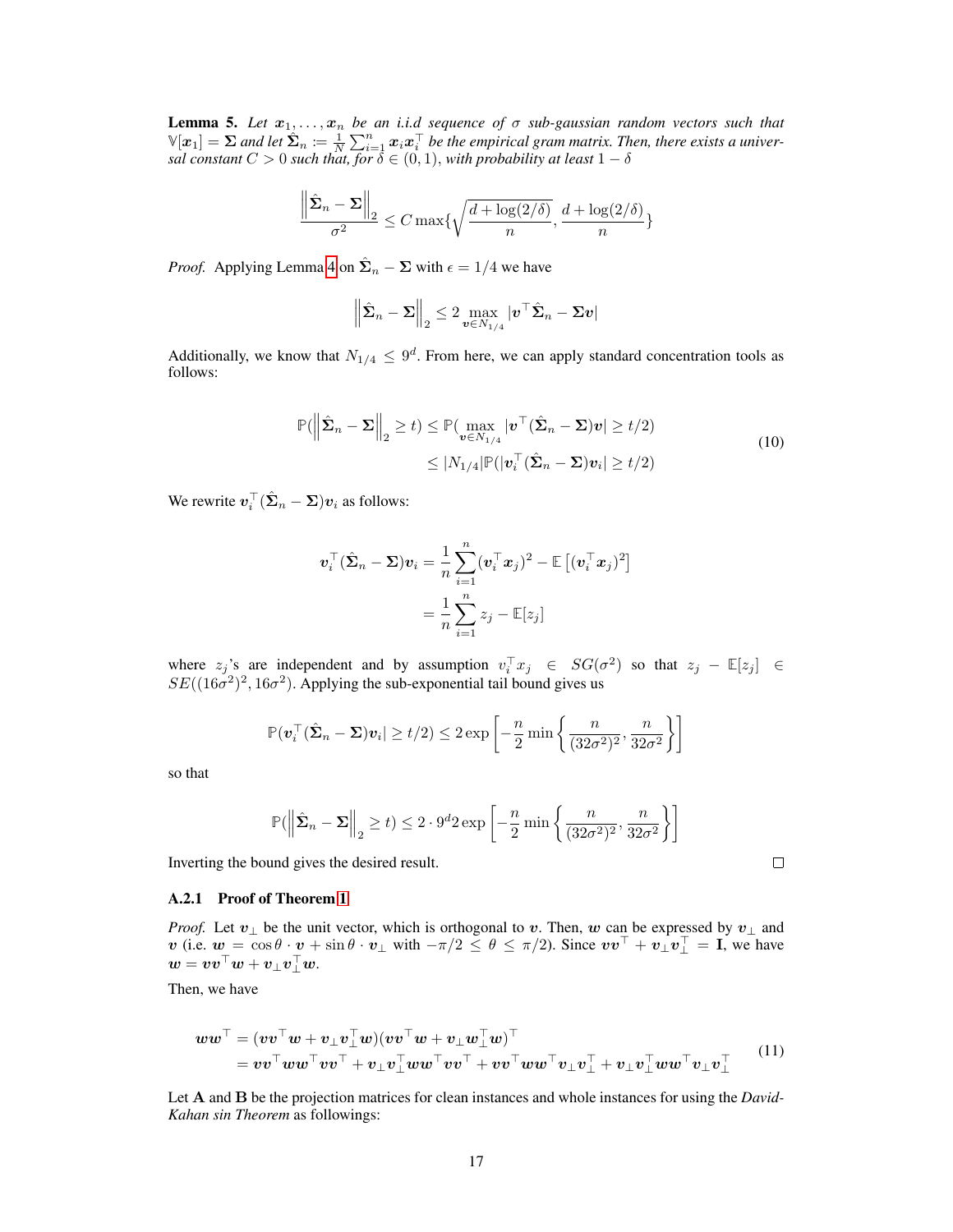<span id="page-4-0"></span>
$$
\mathbf{A} = \mathbb{E}\left[\sum_{i=1}^{N_{+}} (\boldsymbol{v} + \epsilon_{i})(\boldsymbol{v} + \epsilon_{i})^{\top}\right] + \boldsymbol{v}_{\perp}\boldsymbol{v}_{\perp}^{\top}\boldsymbol{w}\boldsymbol{w}^{\top}\boldsymbol{v}_{\perp}\boldsymbol{v}_{\perp}^{\top} + \sigma^{2}\mathbf{I}
$$
\n(12)

$$
\mathbf{A} + \mathbf{B} = \sum_{i=1}^{N_+} (\boldsymbol{v} + \epsilon_i)(\boldsymbol{v} + \epsilon_i)^{\top} + \sum_{j=1}^{N_-} (\boldsymbol{w} + \epsilon_j)(\boldsymbol{w} + \epsilon_j)^{\top}
$$
(13)

The difference between first eigenvalue and second eigenvalue of gram matrix A is equal to

$$
\lambda_1(\mathbf{A}) - \lambda_2(\mathbf{A}) = N_+ - N_- \sin^2 \theta \ge N_+ - N_- \sin \theta \tag{14}
$$

By triangular inequality, we have

$$
\|\mathbf{B}\|_2 \le \left\|\sum_{i=1}^{N_+} (\boldsymbol{v} + \epsilon_i)(\boldsymbol{v} + \epsilon_i)^\top - \boldsymbol{v}\boldsymbol{v}^\top - \sigma^2 \mathbf{I}\right\|_2 + \left\|\sum_{i=1}^{N_-} (\boldsymbol{w} + \epsilon_i)(\boldsymbol{w} + \epsilon_i)^\top - \boldsymbol{w}\boldsymbol{w}^\top - \sigma^2 \mathbf{I}\right\|_2 + \left\|\sum_{i=1}^{N_-} \boldsymbol{w}\boldsymbol{w}^\top - \boldsymbol{v}_\perp^\top \boldsymbol{w}\boldsymbol{w}^\top \boldsymbol{v}_\perp \boldsymbol{v}_\perp^\top\right\|_2
$$
\n(15)

For the first and the second terms of RHS in Eq. (15), using Lemma 5, with probability at least  $1 - \delta/2$ , we can derive each term as followings:

$$
\left\| \sum_{i=1}^{N_+} (\boldsymbol{v} + \epsilon_i)(\boldsymbol{v} + \epsilon_i)^\top - \boldsymbol{v}\boldsymbol{v}^\top - \sigma^2 \mathbf{I} \right\|_2 \leq N_+ C \sigma^2 \max \left\{ \sqrt{\frac{d + \log(4/\delta)}{N_+}}, \frac{d + \log(4/\delta)}{N_+} \right\},
$$
  

$$
\left\| \sum_{j=1}^{N_-} (\boldsymbol{w} + \epsilon_j)(\boldsymbol{w} + \epsilon_j)^\top - \boldsymbol{w}\boldsymbol{w}^\top - \sigma^2 \mathbf{I} \right\|_2 \leq N_- C \sigma^2 \max \left\{ \sqrt{\frac{d + \log(4/\delta)}{N_-}}, \frac{d + \log(4/\delta)}{N_-} \right\}
$$

As  $N_+, N_- \to \infty$ , with probability at least  $1 - \delta$ 

$$
\frac{1}{N_+} \left[ \left\| \sum_{i=1}^{N_+} (\boldsymbol{v} + \epsilon_i) (\boldsymbol{v} + \epsilon_i)^\top - \boldsymbol{v} \boldsymbol{v}^\top - \sigma^2 \mathbf{I} \right\|_2 + \left\| \sum_{j=1}^{N_-} (\boldsymbol{w} + \epsilon_j) (\boldsymbol{w} + \epsilon_j)^\top - \boldsymbol{w} \boldsymbol{w}^\top - \sigma^2 \mathbf{I} \right\|_2 \right]
$$
  

$$
\leq C \sigma^2 \left[ \sqrt{\frac{d + \log(4/\delta)}{N_+}} + \frac{N_-}{N_+} \sqrt{\frac{d + \log(4/\delta)}{N_-}} \right] = \mathcal{O}\left( \sigma^2 \sqrt{\frac{d + \log(4/\delta)}{N_+}} + \sigma^2 \tau \sqrt{\frac{d + \log(4/\delta)}{N_-}} \right)
$$
(16)

For the third term of RHS in Eq. (15), we have

$$
\left\| \sum_{j=1}^{N_{-}} w w^{\top} - v_{\perp}^{\top} w w^{\top} v_{\perp} v_{\perp}^{\top} \right\|_{2} = N_{-} \cdot \left\| v v^{\top} w w^{\top} v v^{\top} + v_{\perp} v_{\perp}^{\top} w w^{\top} v v^{\top} + v v^{\top} w w^{\top} v_{\perp} v_{\perp}^{\top} \right\|_{2} \leq N_{-} \cdot 3 \cos \theta
$$
\n(17)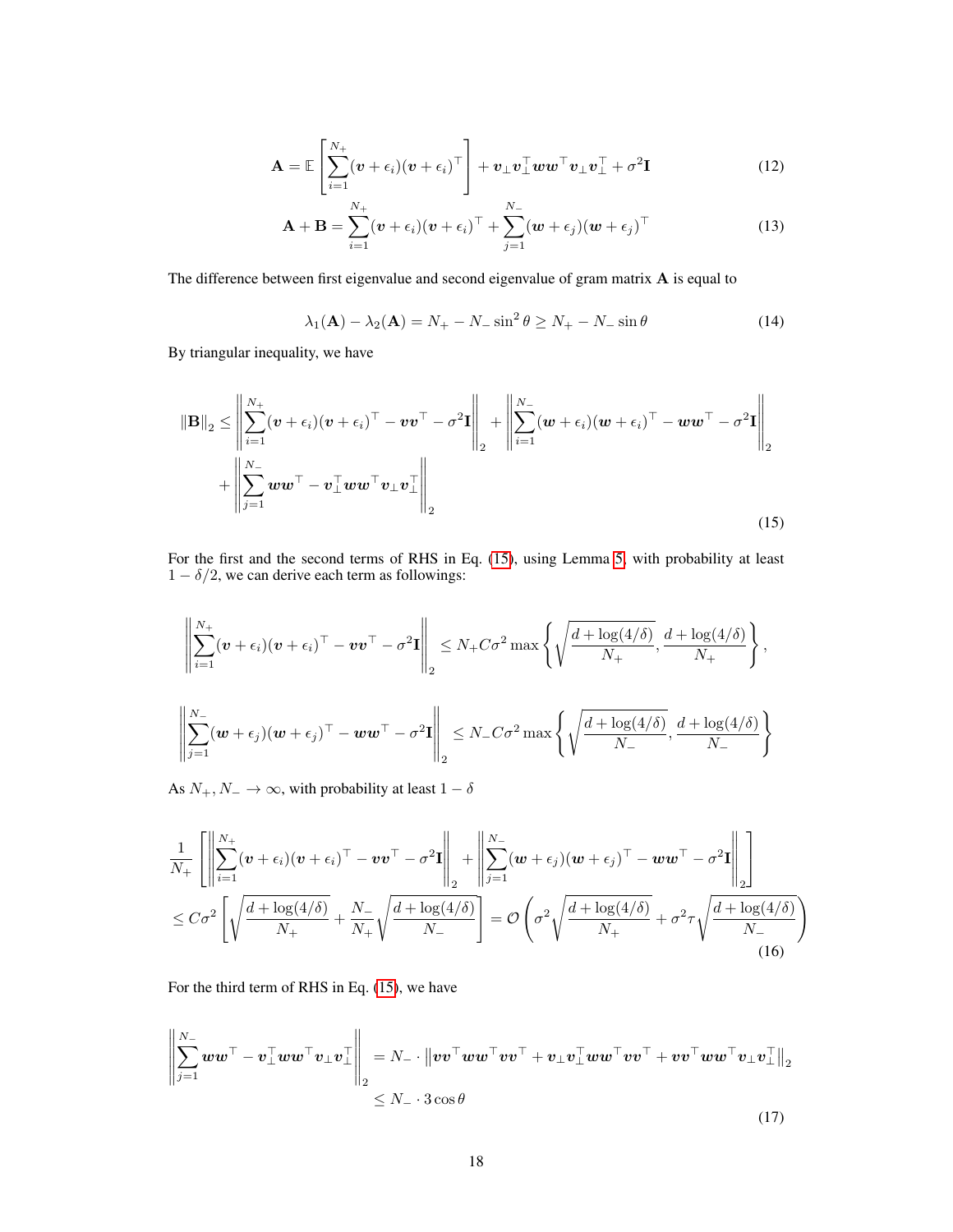Hence, by using Eq. (14), Eq. (16), and Eq. (17) for Lemma 3, when  $\tau$  is sufficiently small, we have

$$
\|\boldsymbol{u}\boldsymbol{u}^{\top} - \boldsymbol{v}\boldsymbol{v}^{\top}\|_{2} \leq \frac{3\tau\cos\theta + \mathcal{O}(\sigma^{2}\sqrt{\frac{d + \log(4/\delta)}{N_{+}}})}{1 - \tau(\sin\theta + 3\cos\theta) - \mathcal{O}(\sigma^{2}\sqrt{\frac{d + \log(4/\delta)}{N_{+}}})}.
$$
(18)

$$
\qquad \qquad \Box
$$

## A.3 Additional Theorem

After projecting the features on the principal component of FINE detector, we aim to guarantee the lower bounds for the precision and recall of such values with high probability. Since the feature distribution comprises two Gaussian distributions, the projected distribution is also a mixture of two Gaussian distributions. Here, by LDA assumptions, its decision boundary with  $\zeta = 0.5$  is the same as the average of mean of two clusters. In this situation, we provide the lower bounds for the precision and recall of our FINE detector in Theorem 2.

**Theorem 2.** Let  $\Phi$  be the cumulative distribution function (CDF) of  $\mathcal{N}(0, 1)$ . Additionally, we *define the*  $z_i$  *as linear projection of*  $\mathbf{x}_i$  *on arbitrary vector. For the decision boundary*  $b =$  $\frac{1}{2}(\frac{\sum_{i=1}^{N}1_{\{y_{i}=1\}}z_{i}}{N_{+}}+\frac{\sum_{i=1}^{N}1_{\{y_{i}=-1\}}z_{i}}{N_{-}})$ , with probability 1-δ, the lower bounds for the precision and *recall can be derived as Eq. (21) and Eq. (22).*

*Proof.*  $N_+$  and  $N_-$  are equal to  $\sum_{i=1}^{N} 1 \mathbb{1}_{\{Y_i = 1\}}$  and  $\sum_{i=1}^{N} 1 \mathbb{1}_{\{Y_i = -1\}}$ , respectively. With definition [2,](#page-3-0) the mean of the projection values of clean instances is  $(u<sup>T</sup>v)<sup>2</sup>$  and that of noisy instances is  $(u^{\top}w)^2$ . By the central limit theorem (CLT), we have  $\frac{\sum_{i=1}^{N} 1_{\{Y_i=1\}} Z_i}{N_+} \sim$  $\mathcal{N}((\boldsymbol{u}^{\top}\boldsymbol{v})^2,\frac{\sigma^2}{N}$  $\frac{\sigma^2}{N_+}$ ) and  $\frac{\sum_{i=1}^N \mathbb{1}_{\{Y_i=-1\}}Z_i}{N_-} \sim \mathcal{N}((\boldsymbol{u}^\top \boldsymbol{w})^2, \frac{\sigma^2}{N_-})$  $\frac{\sigma^2}{N_-}$ ). Furthermore, we can get  $\frac{\sum_{i=1}^N 1_{\{Y_i=1\}}Z_i}{N_+}+\frac{\sum_{i=1}^N 1_{\{Y_i=-1\}}Z_i}{N_-}\sim \mathcal{N}((\bm{u}^\top \bm{v})^2+(\bm{u}^\top \bm{w})^2, (\frac{1}{N_+}+\frac{1}{N_-})\sigma^2)$ 

By the concentration inequality on standard Gaussian distribution, we have

$$
\mathbb{P}\left(\left|\frac{\sum_{i=1}^{N} \mathbb{1}_{\{Y_i=1\}} Z_i}{N_+} + \frac{\sum_{i=1}^{N} \mathbb{1}_{\{Y_i=-1\}} Z_i}{N_-} - ((\mathbf{u}^\top \mathbf{v})^2 + (\mathbf{u}^\top \mathbf{w})^2)\right| > \psi\right) < 2 \exp\left(-\frac{\psi^2}{2} \cdot \frac{1}{\frac{\sigma^2}{N_+} + \frac{\sigma^2}{N_-}}\right)
$$
(19)

Therefore, with probability  $1 - \delta$ ,

$$
\frac{(\boldsymbol{u}^{\top}\boldsymbol{v})^2 + (\boldsymbol{u}^{\top}\boldsymbol{w})^2}{2} - C\sqrt{\left(\frac{1}{N_+} + \frac{1}{N_+}\right)\log(2/\delta)} \le b
$$
  

$$
b \le \frac{(\boldsymbol{u}^{\top}\boldsymbol{v})^2 + (\boldsymbol{u}^{\top}\boldsymbol{w})^2}{2} + C\sqrt{\left(\frac{1}{N_+} + \frac{1}{N_+}\right)\log(2/\delta)}
$$
(20)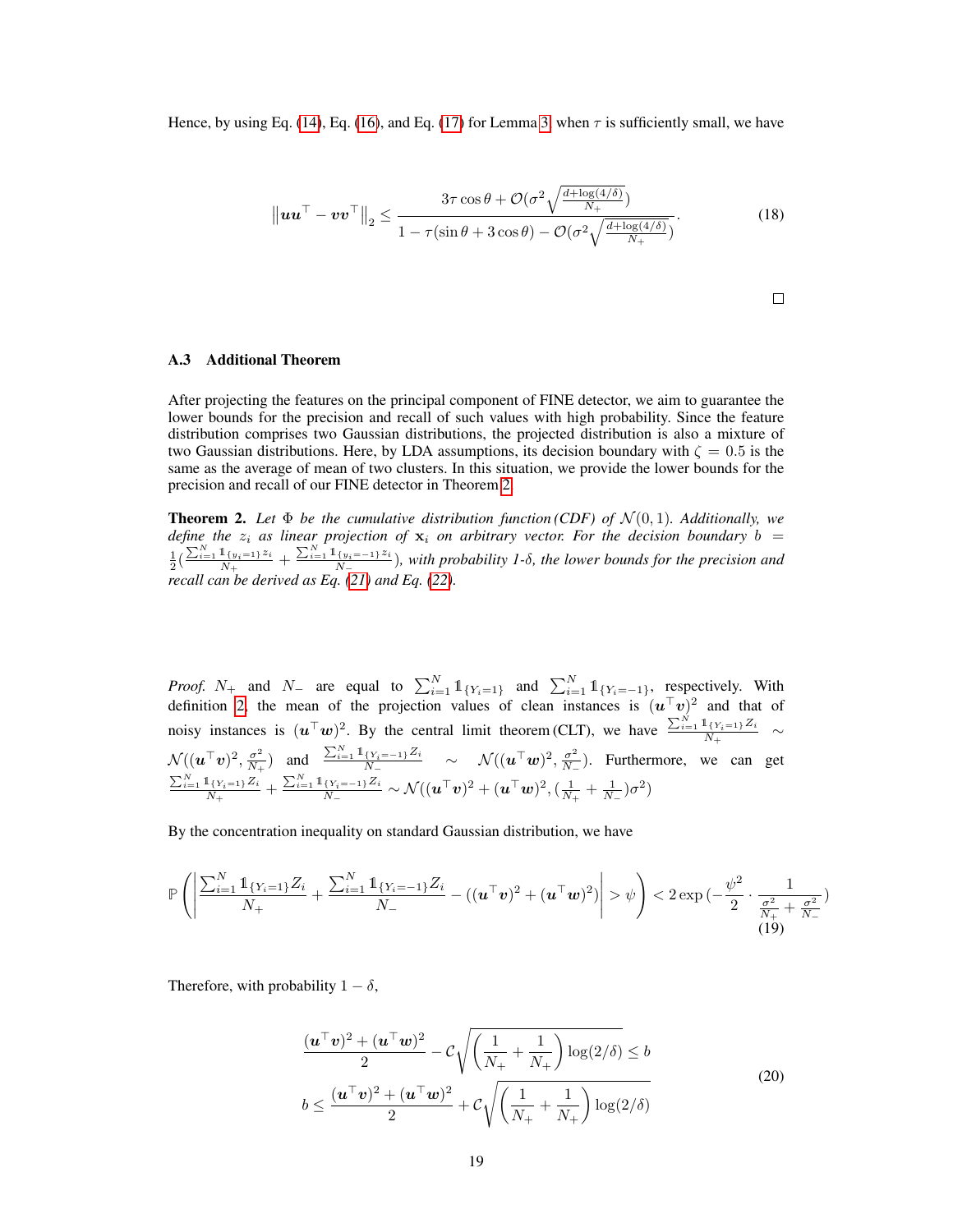<span id="page-6-0"></span>where  $C > 0$  is a constant. Then, by using the Eq. (20), we can derive the lower bound for the recall as follows:

$$
\begin{split} \text{RECALL} &= \mathbb{P}(Z > b|Y = +1) = P(Z > b|Y = +1) \\ &\geq \mathbb{P}(Z > \frac{\mu_{+} + \mu_{-}}{2} + \mathcal{C}\sqrt{\left(\frac{1}{N_{+}} + \frac{1}{N_{+}}\right)\log(2/\delta)}|Y = +1) \\ &= \mathbb{P}\left(\frac{Z - \mu_{+}}{\sigma} > \frac{-\mu_{+} + \mu_{-}}{2\sigma} + \frac{\mathcal{C}\sqrt{\left(\frac{1}{N_{+}} + \frac{1}{N_{+}}\right)\log(2/\delta)}}{\sigma}\right) \\ &= \mathbb{P}(\mathcal{N}(0, 1) > \frac{-\Delta + 2\mathcal{C}\sqrt{\left(\frac{1}{N_{+}} + \frac{1}{N_{+}}\right)\log(2/\delta)}}{2\sigma} \\ &= 1 - \mathbb{P}(\mathcal{N}(0, 1) \leq \frac{-\Delta + 2\mathcal{C}\sqrt{\left(\frac{1}{N_{+}} + \frac{1}{N_{+}}\right)\log(2/\delta)}}{2\sigma}) \\ &= 1 - \Phi\left(\frac{-\Delta + 2\mathcal{C}\sqrt{\left(\frac{1}{N_{+}} + \frac{1}{N_{+}}\right)\log(2/\delta)}}{2\sigma}\right) \\ &= \Phi\left(\frac{\Delta - 2\mathcal{C}\sqrt{\left(\frac{1}{N_{+}} + \frac{1}{N_{+}}\right)\log(2/\delta)}}{2\sigma}\right) \end{split} \tag{21}
$$

Furthermore, we have lower bound for precision as follows:

$$
PRECISION = P(Y = +1|Z > b)
$$
  
= 
$$
\frac{P(Z > b|Y = +1)P(Y = +1)}{\sum_{i \in \{-1, +1\}} P(Z > b|Y = i)P(Y = i)}
$$
  

$$
\geq \frac{P(Z > \frac{\mu_{+} + \mu_{-}}{2} + C\sqrt{\frac{1}{N_{+}} + \frac{1}{N_{+}}}\log(2/\delta)|Y = +1)P(Y = +1)}{\sum_{i \in \{-1, +1\}} P(Z > \frac{\mu_{+} + \mu_{-}}{2} - C\sqrt{\frac{1}{N_{+}} + \frac{1}{N_{+}}}\log(2/\delta)|Y = i)P(Y = i)}
$$
  
= 
$$
\frac{P(Z > \frac{\mu_{+} + \mu_{-}}{2} + C\sqrt{\frac{1}{N_{+}} + \frac{1}{N_{+}}}\log(2/\delta)|Y = +1)P(Y = +1)}{\sum_{i \in \{-1, +1\}} P(Z > \frac{\mu_{+} + \mu_{-}}{2} - C\sqrt{\frac{1}{N_{+}} + \frac{1}{N_{+}}}\log(2/\delta)|Y = i)P(Y = i)}
$$
  

$$
\geq \frac{1}{1 + \frac{P(Z > \frac{\mu_{+} + \mu_{-}}{2} + C\sqrt{\frac{1}{N_{+}} + \frac{1}{N_{+}}}\log(2/\delta)|Y = -1)P(Y = -1)}}{1 + \frac{P(Z > \frac{\mu_{+} + \mu_{-}}{2} - C\sqrt{\frac{1}{N_{+}} + \frac{1}{N_{+}}}\log(2/\delta)|Y = +1)P(Y = +1)}}{1 + \frac{P - \Phi(\frac{-\Delta - 2C\sqrt{\frac{1}{N_{+}} + \frac{1}{N_{+}}}\log(2/\delta)}{2\sigma})}{P + \Phi(\frac{\Delta - 2C\sqrt{\frac{1}{N_{+}} + \frac{1}{N_{+}}}\log(2/\delta)}{2\sigma})}
$$
(22)

where  $\Delta := \mathbf{u}^\top \mathbf{v} - \mathbf{u}^\top \mathbf{w}$ , and  $p_+$  and  $p_-$  are the noise distribution for clean instances and noisy instances, respectively. Additionally, we can find that the difference of mean between two Gaussian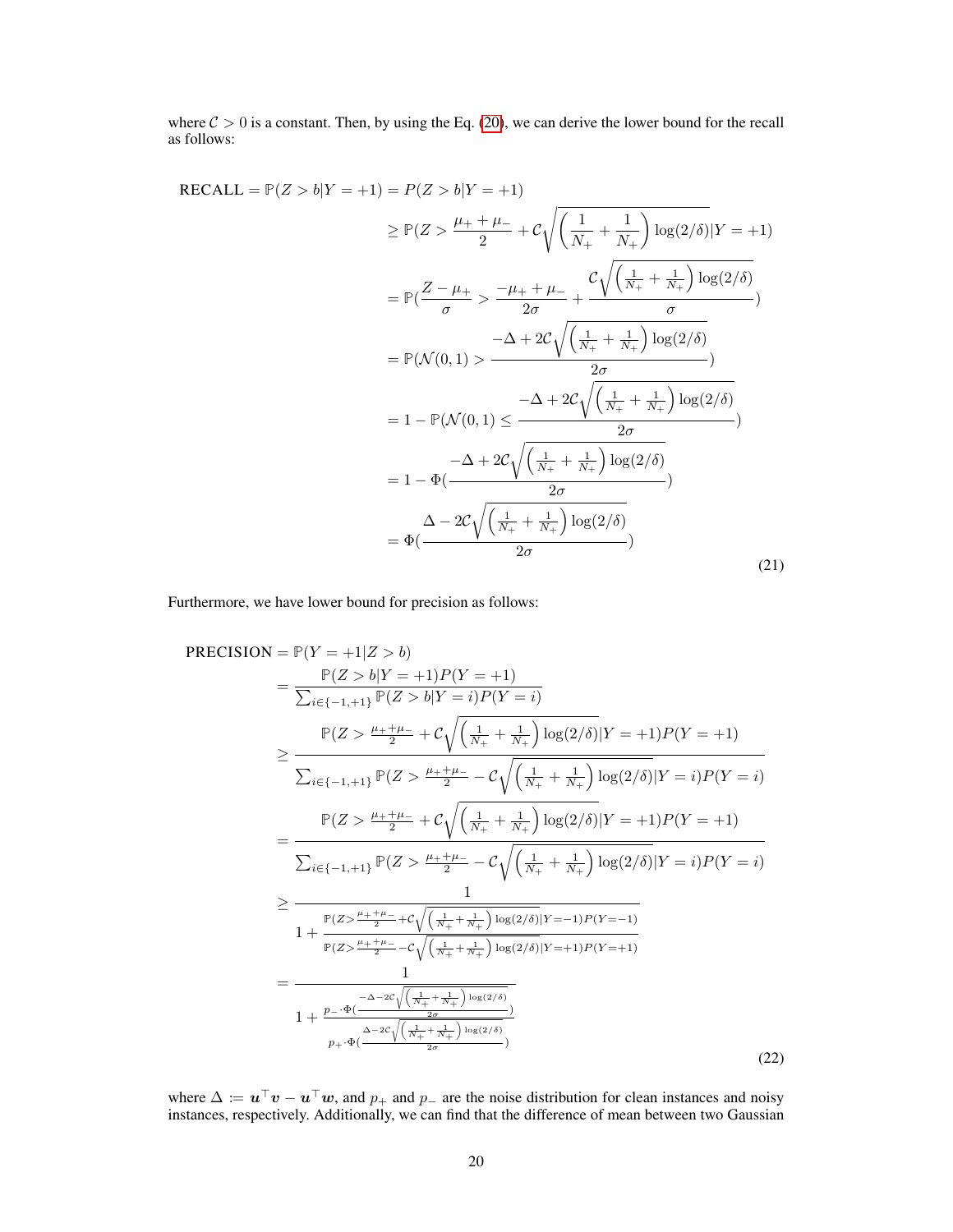<span id="page-7-0"></span>distribution,  $\Delta > 0$  is an important factor of computing both lower bounds. As  $\Delta$  become larger, we have larger lower bounds for both recall and precision.  $\Box$ 

# B Implementation Details for [section 4](#page-6-0)

In [section 4,](#page-6-0) there are two reporting styles regarding the test accuracy: (1) reporting the accuracy with statistics and (2) reporting the best and last test accuracy. For the first one, we leverage an additional validation set to select the best model [\[14, 29\]](#page-10-0), and thus the reported accuracy is computed with this selected model. In the next case, we report both the best and last test accuracy without the usage of validation set [\[25\]](#page-10-0). We reproduce all experimental results referring to other official repositories  $3, 4$ , 5 .

Dataset. In our expereiments, we compare the methods regarding image classification on three benchmark datasets: CIFAR-10, CIFAR-100, and Clothing-1M [\[44\]](#page-11-0)<sup>6</sup>. Because CIFAR-10, CIFAR-100 do not have predefined validation sets, we retain 10% of the training sets to perform validation [\[29\]](#page-10-0).

Data Preprocessing We use the same settings in [\[29\]](#page-10-0). We apply normalization and simple data augmentation techniques (random crop and horizontal flip) on the training sets of all datasets. The size of the random crop is set to 32 for the CIFAR datasets and 224 for Clothing1M referred to previous works [\[29,](#page-10-0) 51, [19\]](#page-10-0).

## B.1 Sample-Selection Approaches

As an extension on the experiments in original papers [\[14,](#page-10-0) [47, 42, 32\]](#page-11-0), we conduct experiments on various noise settings. We use the same hyperparameter settings written in each paper (algorithm 2). Therefore, we unify the hyperparameter settings. In this experiment, we use ResNet-34 models and reported their accuracy. For using FINE detector, we substitute the Topofilter [\[42\]](#page-11-0) with FINE. Specifically, we use 40 epochs for warmup stage, and the data selection using FINE detector is performed every 10 epochs for computational efficiency referred to the alternative method [\[42\]](#page-11-0). The other settings are the same with them.

#### B.2 Semi-Superivsed Approaches

DivideMix [\[25\]](#page-10-0) solves a noisy classification challenge as semi-supervised approach. It trains two separated networks to avoid confirmation errors. The training pipeleine consists of *co-divide* phase and semi-supervised learning (SSL) phase. Firstly, in *co-divide* phase, two networks divide the whole training set into clean and noisy subset and provide them to each other. In SSL phase, each network utilizes clean and noisy subset as labeled and unlabeled training set, respectively, and do the Mix-Match [\[4\]](#page-9-0) after processing label adjustment, *co-refinement* and *co-guessing*. It adjusts the labels of given samples with each model's prediction, and this adjustment can be thought as a label smoothing for robust training.

In *co-divide* phase, each network calculates cross-entropy (CE) loss value of each training sample and fits them into Gaussian Mixture Model (GMM) with two components which indicate the distribution of clean and noisy subsets. From this process, each sample has clean probability which means how close the sample is to the 'clean' components of GMM.

We demonstrate that FINE detector may be a substitute for the noisy detector in *co-divide* phase (algorithm 3). In every training epoch in DivideMix, the noisy instances are filtered through our FINE detector. algorithm 3 represents the details about the modified algorithm, written based on Dividemix original paper. All hyper-parameters settings are the same with [\[25\]](#page-10-0), even for the clean probability threshold  $\zeta$ .

 $^3$ <https://github.com/bhanML/Co-teaching>

<sup>4</sup> <https://github.com/LiJunnan1992/DivideMix>

<sup>5</sup> <https://github.com/shengliu66/ELR>

<sup>&</sup>lt;sup>6</sup>This dataset is not public, and thus we contact the main owner of this dataset to access this dataset. Related procedures are in [https://github.com/Cysu/noisy\\_label](https://github.com/Cysu/noisy_label).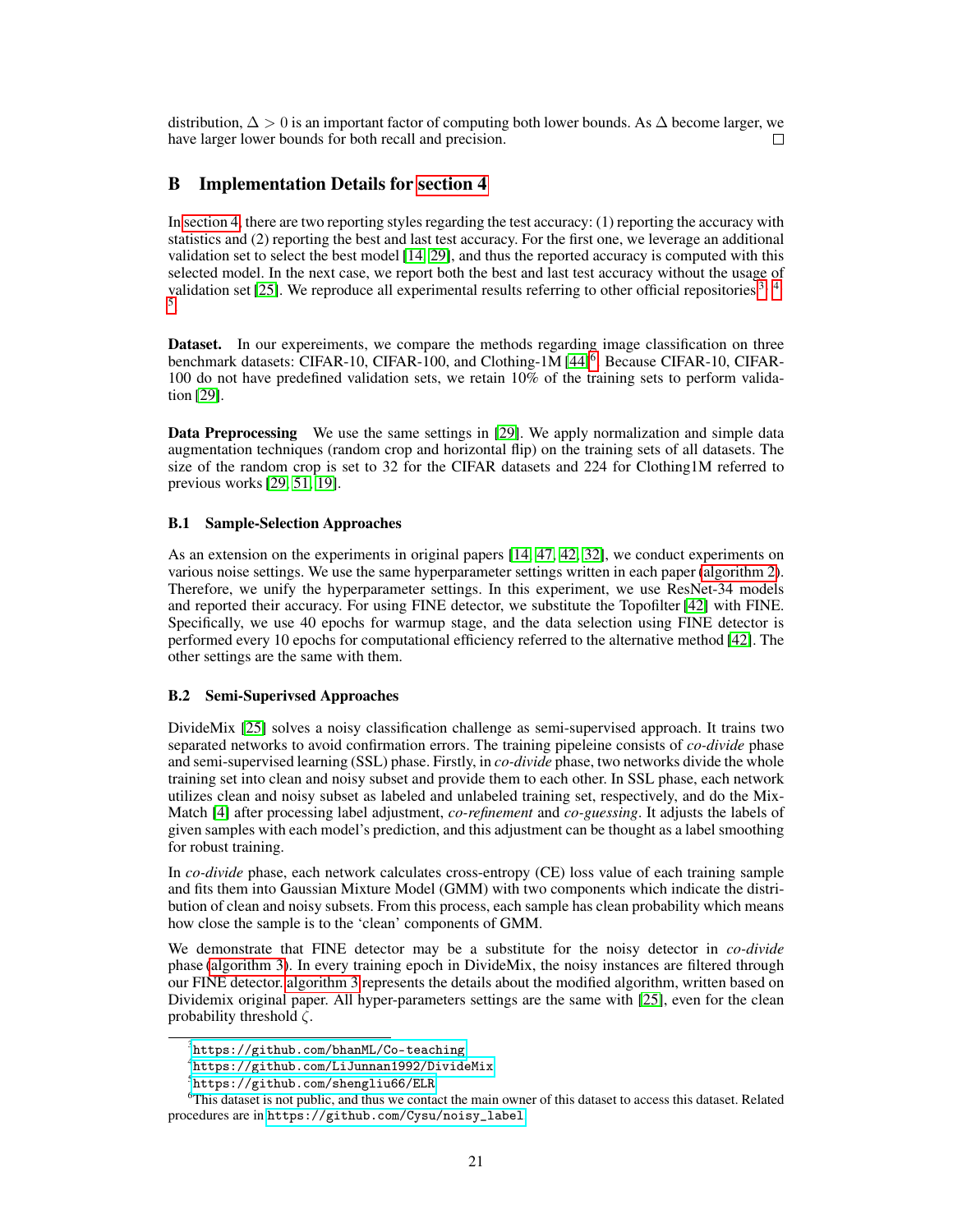<span id="page-8-0"></span>Algorithm 2: *Sample-Selection* with FINE

INPUT: weight parameters of a network  $\theta$ ,  $\mathcal{D} = (\mathcal{X}, \mathcal{Y})$ : training set, number of classes K OUTPUT :  $\theta$ 1:  $\theta = \text{WarmUp}(\mathcal{X}, \mathcal{Y}, \theta)$ 2: while  $e < MaxEpoch$  do 3: for  $(x_i, y_i) \in \mathcal{D}$  do 4:  $z_i \leftarrow g(x_i)$ 5: Update the gram matrix  $\Sigma_{y_i} \leftarrow \Sigma_{y_i} + z_i z_i^{\top}$ 6: end for /\* Generate the principal component with eigen decomposition \*/ 7: for  $k = 1, \ldots, K$  do 8:  $U_k, \Lambda_k \leftarrow$  EIGEN DECOMPOSITION OF  $\Sigma_k$ 9:  $\mathbf{u}_k \leftarrow \text{THE FIRST COLUTION OF } \mathbf{U}_k$ 10: end for /\* Compute the alignment score and get clean subset  $C \cdot \frac{1}{2}$ 11: **for**  $(\boldsymbol{x}_i, y_i) \in \mathcal{C}_{e-1}$  do 12: Compute the FINE score  $f_i = \langle \mathbf{u}_{y_i}, \mathbf{z}_i \rangle^2$  and  $\mathcal{F}_{y_i} \leftarrow \mathcal{F}_{y_i} \cup \{f_i\}$ 13: end for /\* Finding the samples whose clean probability is larger than  $\zeta$  \*/ 14:  $\mathcal{C}_e \leftarrow \mathcal{C}_e \cup \text{GMM} (\mathcal{F}_k, \zeta) \text{ for all } k = 1, \ldots, K$ 15: Train network  $\theta$  using loss function  $\mathcal L$  on  $\mathcal C_e$ 16: end while

Algorithm 3: *DivideMix* [\[25\]](#page-10-0) with FINE

INPUT :  $\theta^{(1)}$  and  $\theta^{(2)}$ : weight parameters of two networks,  $\mathcal{D} = (\mathcal{X}, \mathcal{Y})$ : training set ,  $\tau$ : clean probability threshold, M: number of augmentations, T: sharpening temperature,  $\lambda_u$ : unsupervised loss weight,  $\alpha$ : Beta distribution parameter for MixMatch, FINE OUTPUT  $: \theta^{(1)}$  and  $\theta^{(2)}$ 1:  $\theta^{(1)}$ ,  $\theta^{(2)}$  = WarmUp(X, Y,  $\theta^{(1)}$ ,  $\theta^{(2)}$ ) 2: while  $e < MaxEpoch$  do 3:  $\mathcal{C}^{(2)}_{e}$  $e^{(2)}$ ,  $W^{(2)} = \text{FINE}(\mathcal{X}, \mathcal{Y}, \theta^{(1)})$   $\Rightarrow$   $W^{(2)}$  is a set of the probabilities from  $\theta^{(2)}$  model  $4:$  $\mathcal{C}^{(1)}_{\epsilon}$ ,  $\mathcal{W}^{(1)}$  = FINE $(\mathcal{X}, \mathcal{Y}, \theta^{(2)})$  $e^{(1)}_e, \mathcal{W}^{(1)} = \text{FINE}(\mathcal{X}, \mathcal{Y}, \theta^{(2)}) \qquad \Rightarrow \mathcal{W}^{(1)}$  is a set of the probabilities from  $\theta^{(1)}$  model 5: for  $k = 1, 2$  do 6:  $\mathcal{X}_e^{(k)} = \left\{ (x_i, y_i, w_i) | w_i \ge \tau, (x_i, y_i) \in \mathcal{C}_e^{(k)}, \forall (x_i, y_i, w_i) \in (\mathcal{X}, \mathcal{Y}, \mathcal{W}^{(k)}) \right\}$ 7:  ${\cal U}_e^{(k)} = {\cal D} - {\cal X}_e^{(k)}$ 8: **for**  $b = 1$  to  $B$  **do** 9: **for**  $m = 1$  to  $M$  do 10:  $\hat{x}_{b,m} = Augment(x_b)$ <br>
11:  $\hat{u}_{b,m} = Augment(u_b)$ 11:  $\hat{u}_{b,m} = Augment(u_b)$ <br>12: **end for** end for 13:  $p_b = \frac{1}{M} \sum_m p_{model}(\hat{x}_{b,m}; \theta^{(k)})$ 14:  $\bar{y}_b = \ddot{w}_b y_b + (1 - w_b)p_b$ <br>
15:  $\hat{y}_b = Sharpen(\bar{y}_b, T)$  $\hat{y}_b = Sharpen(\bar{y}_b, T)$ 16:  $\bar{q}_b = \frac{1}{2M} \sum_m (p_{model}(\hat{u}_{b,m}; \theta^{(1)}) + p_{model}(\hat{u}_{b,m}; \theta^{(2)}))$ 17:  $q_b = \widetilde{Sharpen}(\bar{q}_b, T)$ 18: end for 19:  $\mathcal{X} = \{(\hat{x}_{b,m}, \hat{y}_b); b \in (1, \ldots, B), m \in (1, \ldots, M)\}\$ 20:  $\mathcal{U} = \{(\hat{u}_{b,m}, \hat{y}_b); b \in (1, \ldots, B), m \in (1, \ldots, M)\}\$ 21:  $\mathcal{L}_{\mathcal{X}}$ ,  $\mathcal{L}_{\mathcal{U}} = MixMatch(\hat{\mathcal{X}}, \hat{\mathcal{U}})$ <br>22:  $\mathcal{L} = \mathcal{L}_{\mathcal{X}} + \lambda_u \mathcal{L}_{\mathcal{U}} + \lambda_r \mathcal{L}_{req}$  $\mathcal{L} = \mathcal{L}_{\mathcal{X}} + \lambda_u \mathcal{L}_{\mathcal{U}} + \lambda_r \mathcal{L}_{reg}$ 23: θ  $\mathcal{L}^{(k)}=SGD(\mathcal{L},\theta^{(k)})$ 24: end for 25: end while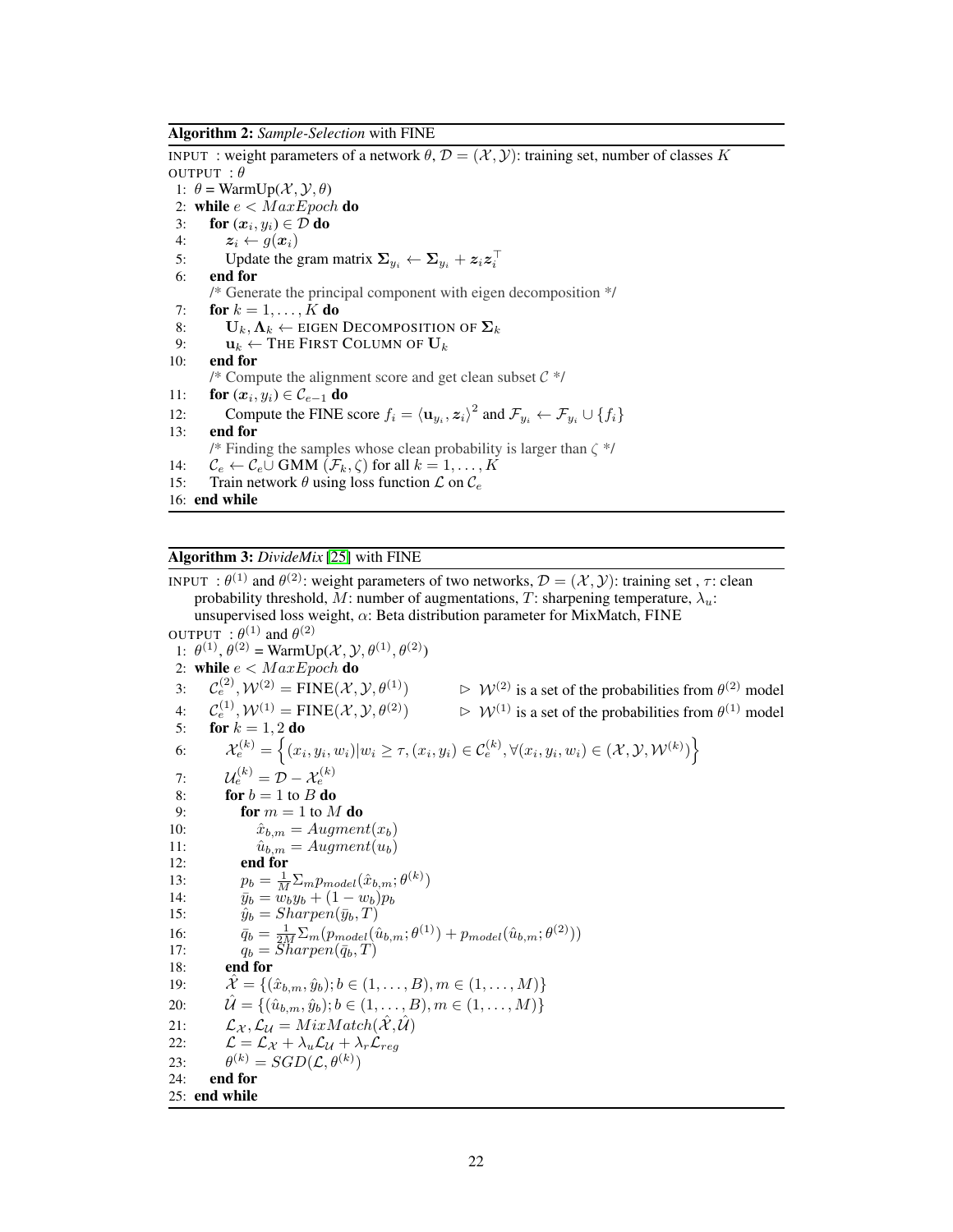#### <span id="page-9-0"></span>B.3 Collaboration with Noise-Robust Loss Functions

We conduct experiments with CE, GCE, SCE, ELR mentioned in [subsubsection 4.2.3.](#page-7-0) We follow all experiments settings presented in the [\[29\]](#page-10-0) except for the GCE on CIFAR-100 dataset. We use ResNet-34 models and trained them using a standard Pytorch SGD optimizer with a momentum of 0.9. We set a batch size of 128 for all experiments. We utilize weight decay of 0.001 and set the initial learning rate as 0.02, and reduce it by a factor of 100 after 40 and 80 epochs for CIFAR-10 (total 120 epochs) and after 80 and 120 epochs for CIFAR-100 (total 150 epochs). For noise-robust loss functions, we train the network naively for 50 epochs, and conduct the FINE for every 10 epochs.

# C More Results

## C.1 Degree of Alignment

We additionally explain the vital role of the first eigenvector compared to other eigenvectors and the mean vector.

Comparison to other eigenvectors. We provide robustness by means of the way the first eigenvector is robust to noisy vectors so that FINE can fix the noisy classifier by using segregated clean data. Unlike the first eigenvector, the other eigenvectors can be significantly affected by noisy data (Table 4).

| Noise    | 1st eigenvector   | 2nd eigenvector   |
|----------|-------------------|-------------------|
| sym $20$ | $0.015 \pm 0.009$ | $0.043 \pm 0.021$ |
| sym $50$ | $0.029 \pm 0.019$ | $0.078 \pm 0.044$ |
| sym $80$ | $0.057 \pm 0.038$ | $0.135 \pm 0.052$ |

Table 4: Comparison of the perturbations of Eq. (1) ( $\|\boldsymbol{u}\boldsymbol{u}^\top - \boldsymbol{v}\boldsymbol{v}^\top\|$ ) on CIFAR-10 with symmetric noise. The values in the table are written as mean (std) of the perturbations between u and v obtained for each class.

Comparison to the mean vector. The mean vector can be a nice ad-hoc solution as a decision boundary. This is because the first eigenvector of the gram matrix and the mean vector of the cluster become similar under a low noise ratio. However, because the gram matrix of the cluster becomes larger in a high noise ratio scenario, naive averaging can cause a lot of perturbation. On the other side, because the first eigenvector arises from the principal component of the representation vectors, FINE is more robust to noisy representations so that it has less perturbation and provides better performance.

To support this explanation, we performed additional experiments by changing the anchor point with the first eigenvector and the mean vector. As Table 5 shows, the performance degradation occurs as the noise ratio increases by replacing the first eigenvector with the mean vector

| <b>Noise</b> | sym $20$ |       | sym $50$ |                                           | sym $80$ |       |
|--------------|----------|-------|----------|-------------------------------------------|----------|-------|
|              | mean     | eigen |          | mean eigen                                | mean     | eigen |
| Acc $(\% )$  |          |       |          | 90.32 91.42 86.03 87.20 67.78             |          | 71.55 |
| F-score      |          |       |          | 0.8814 0.9217 0.4879 0.8626 0.6593 0.7339 |          |       |

Table 5: Comparison of test accuracies on the CIFAR-10 dataset.

#### C.2 Detailed values for [Figure 7](#page-8-0)

We provide the detailed values for [Figure 7](#page-8-0) in Table 6.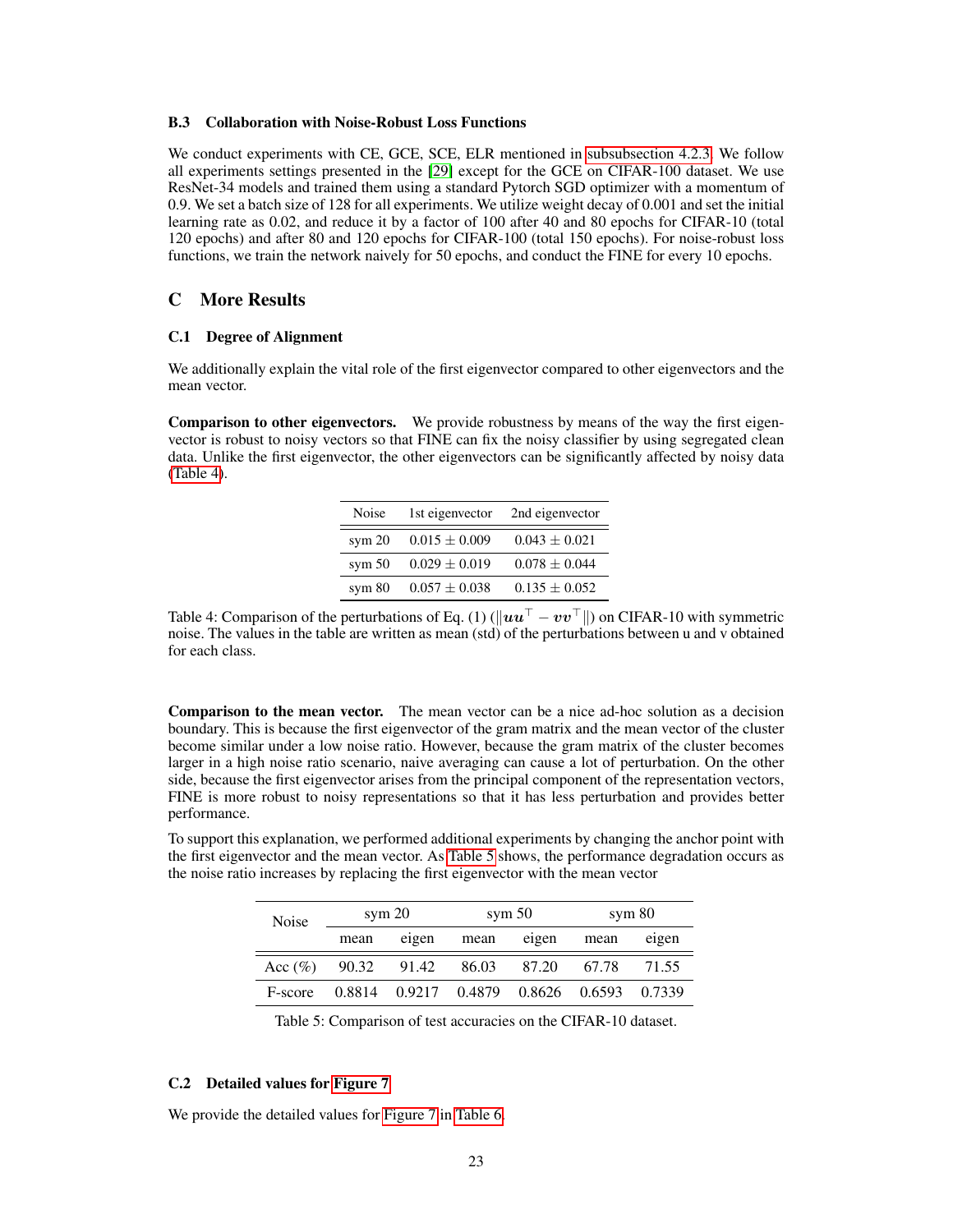| Dataset                                                     |                                                                    | CIFAR-10                                                             |                                                                    |                                                                    | CIFAR-100                                                            |                                                                  |                                                                |                                                                  |
|-------------------------------------------------------------|--------------------------------------------------------------------|----------------------------------------------------------------------|--------------------------------------------------------------------|--------------------------------------------------------------------|----------------------------------------------------------------------|------------------------------------------------------------------|----------------------------------------------------------------|------------------------------------------------------------------|
| Noisy Type                                                  |                                                                    | Sym                                                                  |                                                                    | Asym                                                               |                                                                      | Sym                                                              |                                                                | Asym                                                             |
| Noise Ratio                                                 | 20                                                                 | 50                                                                   | 80                                                                 | 40                                                                 | 20                                                                   | 50                                                               | 80                                                             | 40                                                               |
| Standard<br>GCE<br>$SCE*$<br>$ELR*$                         | $87.0 + 0.1$<br>$89.8 \pm 0.2$<br>$89.8 \pm 0.3$<br>$91.2 \pm 0.1$ | $78.2 \pm 0.8$<br>$86.5 \pm 0.2$<br>$84.7 \pm 0.3$<br>$88.2 \pm 0.1$ | $53.8 \pm 1.0$<br>$64.1 \pm 1.4$<br>$68.1 \pm 0.8$<br>$72.9 + 0.6$ | $80.1 \pm 1.4$<br>$76.7 \pm 0.6$<br>$82.5 \pm 0.5$<br>$90.1 + 0.5$ | $58.7 \pm 0.3$<br>$66.8 \pm 0.4$<br>$70.4 \pm 0.1$<br>$74.2 \pm 0.2$ | $42.5 + 0.3$<br>$57.3 \pm 0.3$<br>$48.8 \pm 1.3$<br>$59.1 + 0.8$ | $18.1 + 0.8$<br>$29.2 + 0.7$<br>$25.9 \pm 0.4$<br>$29.8 + 0.6$ | $42.7 + 0.6$<br>$47.2 + 1.2$<br>$48.4 \pm 0.9$<br>$73.3 \pm 0.6$ |
| <b>FINE</b><br>$GCE + FINE$<br>$SCE + FINE$<br>$ELR + FINE$ | $91.0 + 0.1$<br>$91.4 + 0.1$<br>$90.4 \pm 0.2$<br>$91.5 + 0.1$     | $87.3 \pm 0.2$<br>$86.9 + 0.1$<br>$85.1 \pm 0.2$<br>$88.5 + 0.1$     | $69.4 \pm 1.1$<br>$75.3 + 1.2$<br>$70.5 \pm 0.8$<br>$74.7 + 0.5$   | $89.5 \pm 0.1$<br>$88.9 + 0.3$<br>$86.9 \pm 0.3$<br>$91.1 \pm 0.2$ | $70.3 \pm 0.2$<br>$70.5 + 0.1$<br>$70.9 + 0.3$<br>$74.9 + 0.2$       | $64.2 \pm 0.5$<br>$61.5 + 0.5$<br>$64.1 \pm 0.7$<br>$66.7 + 0.4$ | $25.6 \pm 1.2$<br>$37.0 + 2.1$<br>$29.9 + 0.8$<br>$32.5 + 0.5$ | $61.7 \pm 1.0$<br>$62.4 + 0.5$<br>$64.3 + 0.3$<br>$73.8 + 0.4$   |

<span id="page-10-0"></span>Table 6: Test accuracies (%) on CIFAR-10 and CIFAR-100 under different noisy types and fractions for noise-robust loss approaches. The average accuracies and standard deviations over three trials are reported.

## C.3 Hyperparameter sensitivity towards ζ

We perform additional experiments; we report the test accuracy and f1-score on CIFAR-10 with a symmetric noise ratio of 80% across the value of the hyperparameter (Table 7). We can observe that the performance change is small in the acceptable range from 0.4 to 0.6.

|                              | (14) | 0.45 | 0.5 | 0.55                               | 0.6   |
|------------------------------|------|------|-----|------------------------------------|-------|
| Acc $(\%)$ 69.75 73.02 71.55 |      |      |     | 68.80                              | 67.78 |
| F-score                      |      |      |     | 0.7270 0.7466 0.7339 0.7165 0.7016 |       |

Table 7: Sensitivity analysis for hyperparameter zeta on CIFAR-10 with symmetric noise 80%.

# C.4 Feature-dependent Label Noise

We additionally conducted experiments with our FINE methods on the feature-dependent noise labels dataset (noise rates of 20% and 40% by following the experimental settings of CORES [\[32\]](#page-11-0)) (Table 8). To compare our FINE to CORES<sup>2</sup>.

#### C.5 Filtering Time Analysis

We compare the training times per one epoch of FINE with other filtering based methods, using a single Nvidia GeForce RTX 2080. We also report the computational time when the different number of data is used for eigen decomposition. We discover that there remain little difference as the number of instances is differently used for eigen decomposition. As Table 9 shows, the computational efficiency for FINE can be obtained without any degradation issues.

| Dataset   | Noise              | 02    | 04    |
|-----------|--------------------|-------|-------|
| CIFAR-10  | CORES <sup>2</sup> | 89.50 | 82.84 |
| CIFAR-10  | <b>FINE</b>        | 89.84 | 86.68 |
| CIFAR-100 | CORES <sup>2</sup> | 61.25 | 48.96 |
| CIFAR-100 | <b>FINE</b>        | 62.21 | 47.81 |

Table 8: Comparison of test accuracies on clean datasets under feature-based label noise.